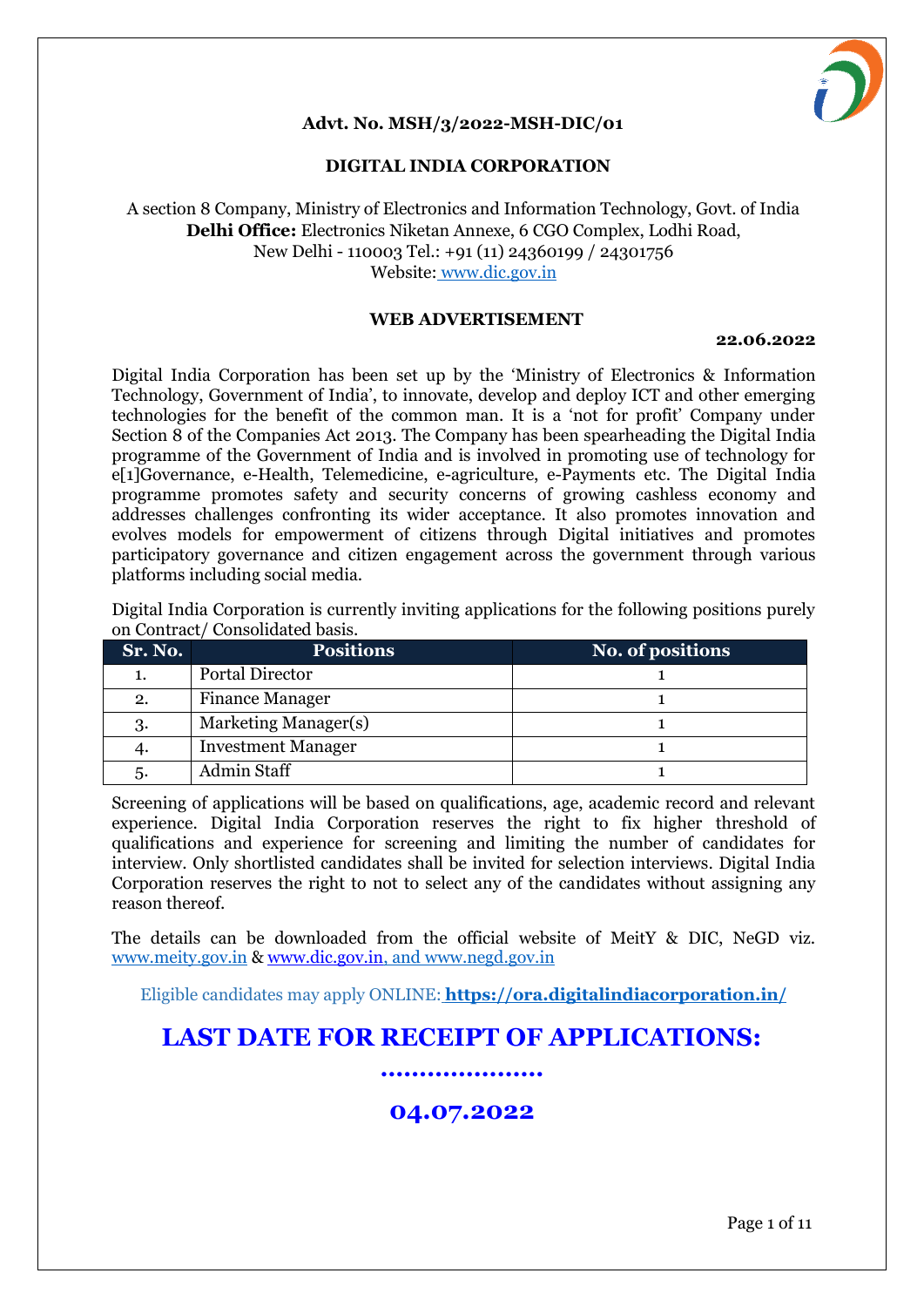

| <b>Name of the Post:</b> | <b>Portal Director</b> |
|--------------------------|------------------------|
| <b>Position Type:</b>    | <b>Full Time</b>       |
| No. of $Post(s)$ :       | $\Omega$ 1             |
| Location:                | New Delhi              |

MeitY Startup Hub (MSH) is an independent business division, under Digital India Corporation, aimed at strengthening the tech start-up ecosystem in the country. MSH acts as a hub to ensure synergies among all the incubation centres, Centres of Entrepreneurships, societies of MeitY, and other existing platforms. In order to promote the innovative capabilities as well as rendering necessary handholding to the start-ups in terms of organization of challenges, funding support/ investment opportunities, mentorship and upskilling, network connect, etc. For the purpose of effective implementation of its objectives, MSH seeks the support of qualified, experienced and dynamic candidates.

#### **Roles and Responsibilities:**

- Managing and supervises the development of new modules and updating the existing modules as and when required.
- Overseeing the development and operation of the MSH Portal in a KPI based format to ensure proper working of the same.
- Advising and strategizing the design and overall appearance for the MSH Portal in-line with the acceptable standards.
- Ensuring development of web-modules, utilize applications and access new deployable technologies.
- Coordinating and monitoring web functions and activities, incorporating new tech-stack to the MSH Portal
- Ensuring compliance to applicable legal requirements and policies with respect to website usage and security practices.

#### **Skills and Abilities:**

- Thorough understanding and proven abilities in JavaScript, Relevant libraries of Python, HTML, CSS, Stack Developer, CSS, DBMS, SQL, Relevant cybersecurity certifications.
- Worked in every aspect of SDLC.
- Proven abilities in testing (Alpha, beta, user).
- Proven leadership experience in design, implementation and management of large programs (governments, corporates, foundations, international organizations, academic organizations, large incubators, consulting firms etc.)
- Strong strategic, creative and analytical skills to develop innovative pilot programs in complex environments
- Proven ability to work creatively and analytically in a problem-solving environment.
- Ability to independently lead and execute projects.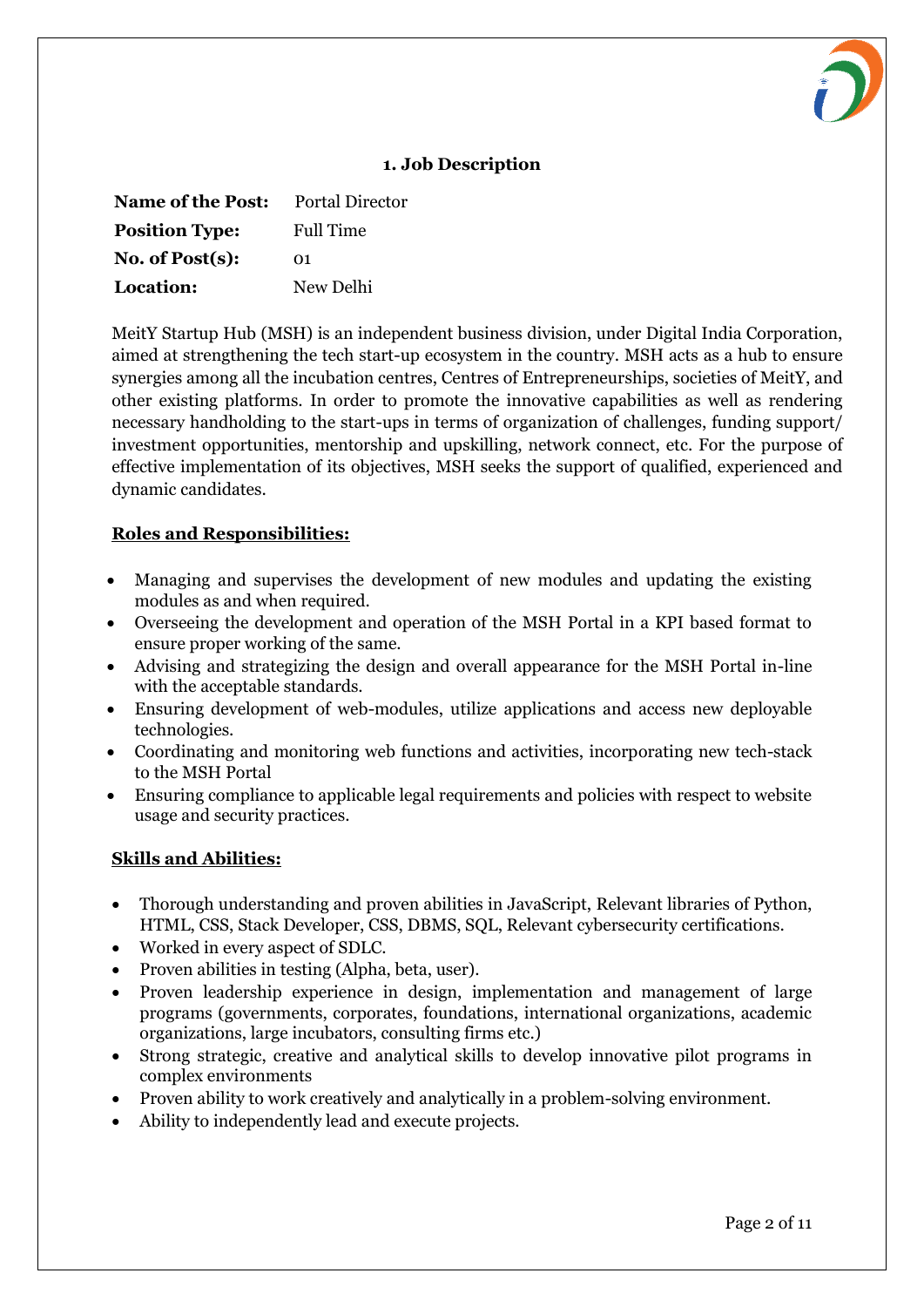

# **Qualifications:**

- Bachelor's degree in Engineering- Computer science, IT, or other related & relevant discipline.
- 7-12 years of work experience in the relevant domain.
- Experience in work experience in large corporates or any govt. organization in the IT domain.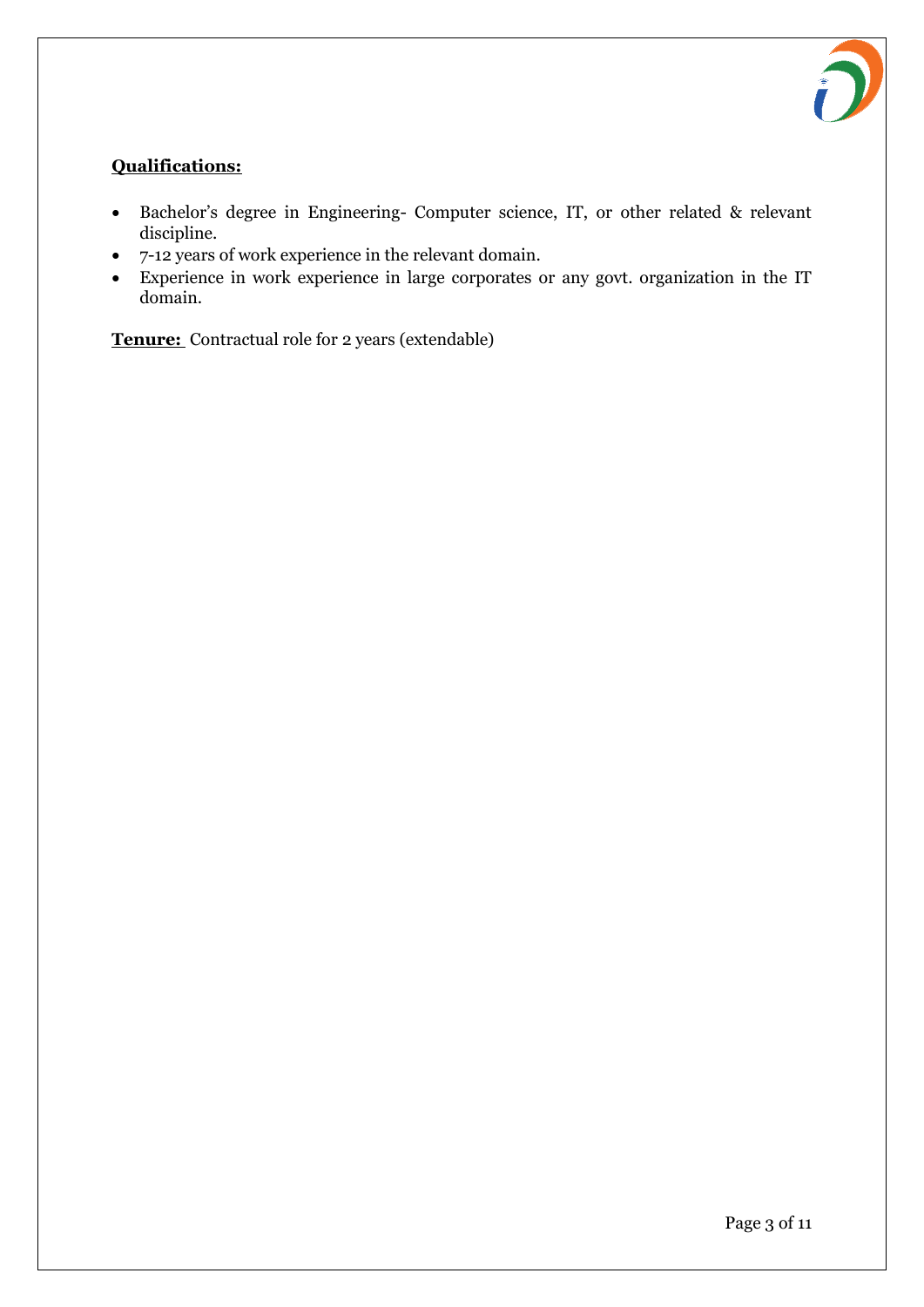

| <b>Name of the Post:</b> | <b>Finance Manager</b> |
|--------------------------|------------------------|
| <b>Position Type:</b>    | <b>Full Time</b>       |
| No. of $Post(s)$ :       | O1.                    |
| Location:                | New Delhi              |

MeitY Startup Hub (MSH) is an independent business division, under Digital India Corporation, aimed at strengthening the tech start-up ecosystem in the country. MSH acts as a hub to ensure synergies among all the incubation centres, Centres of Entrepreneurships, societies of MeitY, and other existing platforms. In order to promote the innovative capabilities as well as rendering necessary handholding to the start-ups in terms of organization of challenges, funding support/ investment opportunities, mentorship and upskilling, network connect, etc. For the purpose of effective implementation of its objectives, MSH seeks the support of qualified, experienced and dynamic candidates.

#### **Roles and Responsibilities:**

- Implement the long-term financial strategy
- Prepare financial reports and interpret financial information for management team while recommending further courses of action.
- Manage and monitor the Public Finance Management Systems (PFMS) account of MSH
- Engage with MeitY finance division and other stakeholders for ensuring effective coordination of MSH schemes and programs
- Administer cash flow, cash management, working capital, and audits
- Advise and maintain a charter of investment related activities and provide strategic insights to the stakeholder as and when needed.
- Aid in internal and external audits and conduct periodic reviews and evaluations of company's overall finances.
- Manage the preparation and publication of department and organisation financial documents.
- Liaise with auditors to ensure appropriate monitoring and flow of company finances.

## **Skills and Abilities:**

- Financial management and budgeting
- Excellent organizational and interpersonal skills.
- Excellent communication and presentation skills.
- An analytical approach to work.
- High numeracy and sound technical skills.
- Problem-solving skills and initiative.
- Negotiation skills and the ability to influence others.
- Strong attention to detail and an investigative nature.
- Good time management skills and the ability to prioritise
- Ability to work as part of a team and to build strong working relationships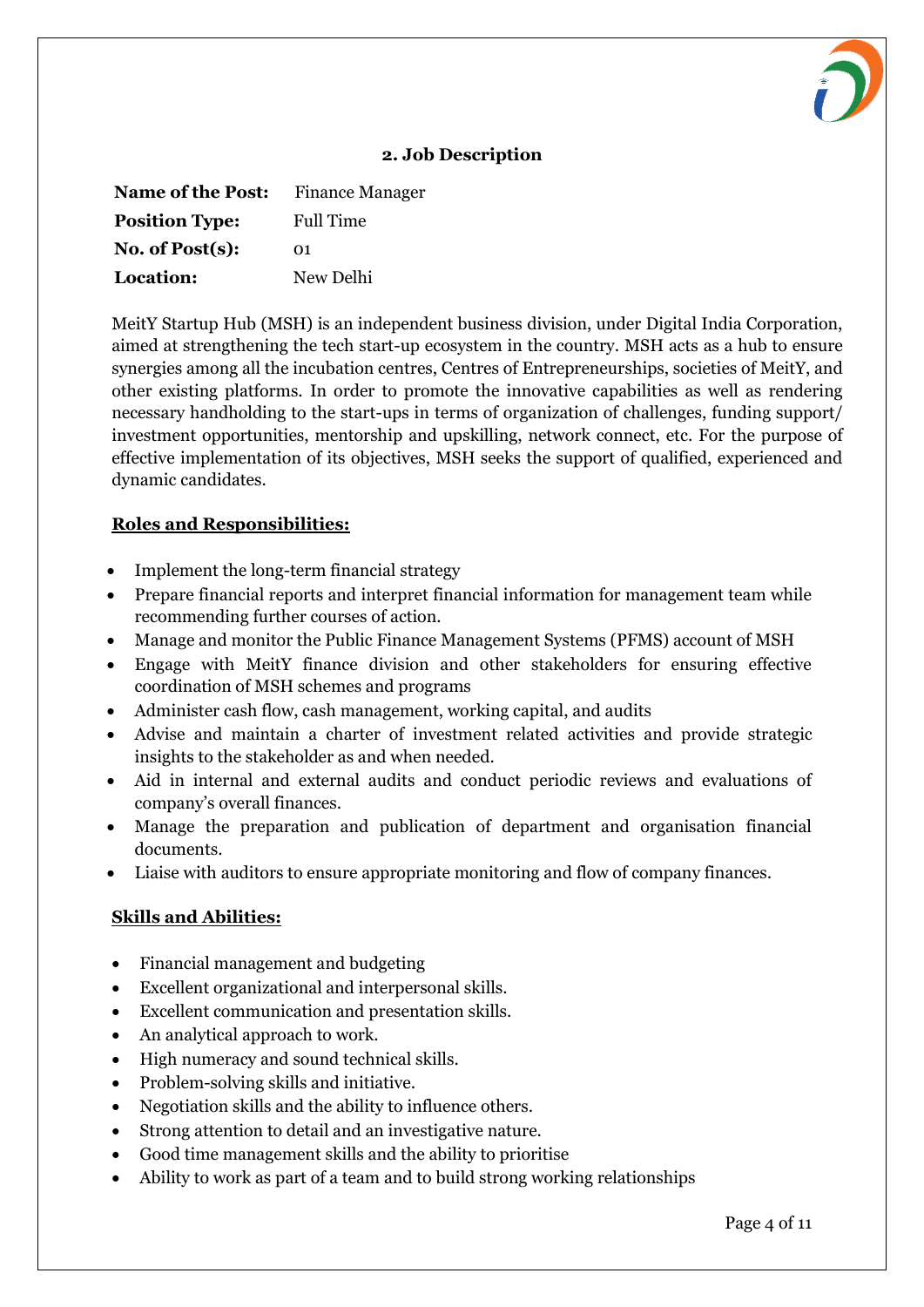

#### **Minimum Qualifications:**

- 3-7 years of experience in handling the key financial statements of government agencies and/or large corporates
- CA/CFA/MBA (Finance) and other relevant professional courses.
- Excellent excel based financial modelling, budget preparation, forecasting, and analysis experience
- Experience in managing finance at a government organization/agency/department
- Experience of working with Public Finance Management System (PFMS)
- Extensive understanding of financial trends both within the company and general market patterns
- Strong interpersonal, communication and presentation skills
- A solid understanding of financial statistics and accounting principles
- Working knowledge of all statutory legislation and regulations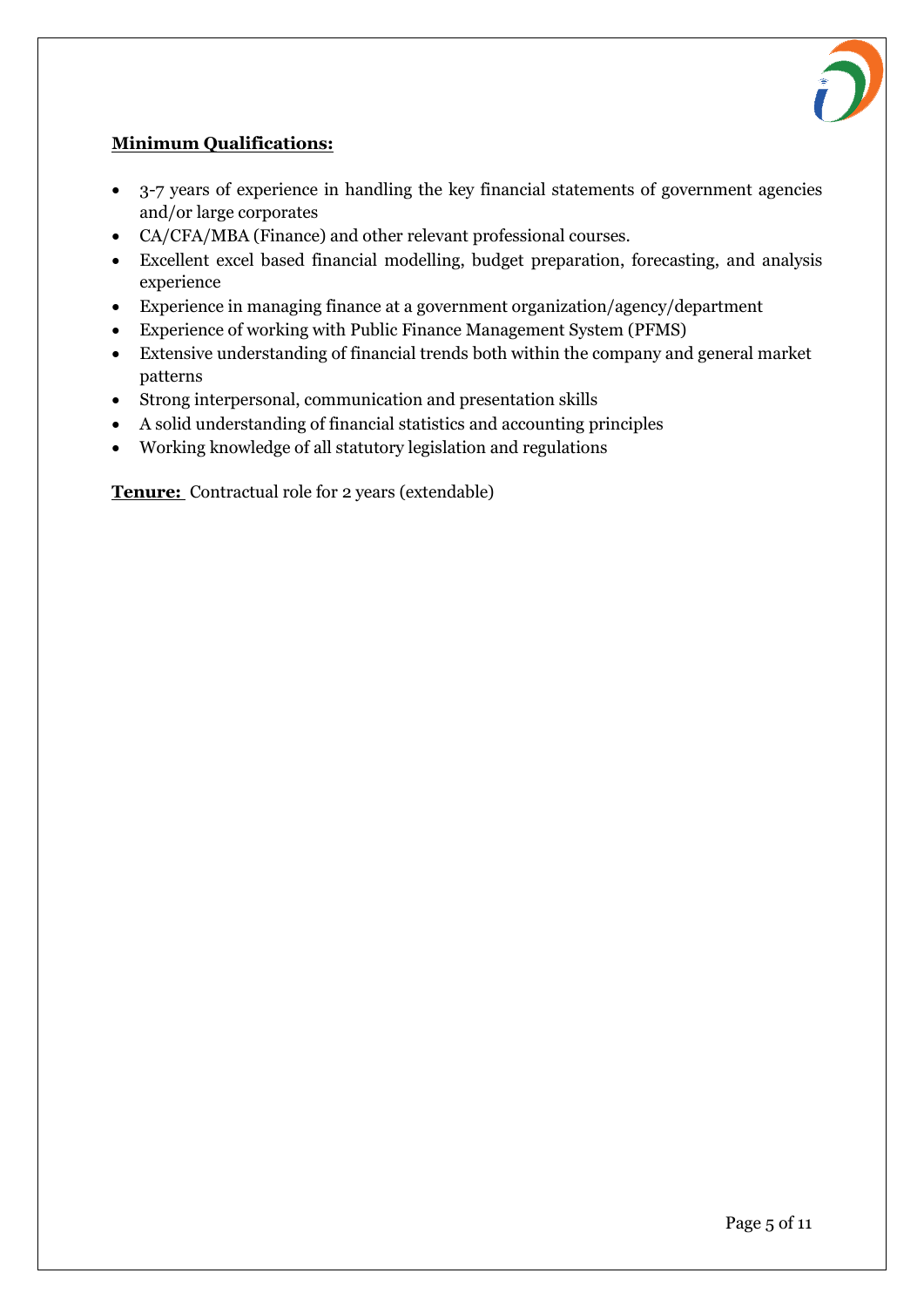**Name of the Post:** Marketing Managers **Position Type:** Full Time **No. of Post(s):** 01 **Location:** New Delhi

MeitY Startup Hub (MSH) is an independent business division, under Digital India Corporation, aimed at strengthening the tech start-up ecosystem in the country. MSH acts as a hub to ensure synergies among all the incubation centres, Centres of Entrepreneurships, societies of MeitY, and other existing platforms. In order to promote the innovative capabilities as well as rendering necessary handholding to the start-ups in terms of organization of challenges, funding support/ investment opportunities, mentorship and upskilling, network connect, etc. For the purpose of effective implementation of its objectives, MSH seeks the support of qualified, experienced and dynamic candidates.

#### **Roles and Responsibilities:**

- Building Pan-India MSH community of investors, service providers, mentors, and entrepreneurs.
- Creation of brochures, Power Point presentations, marketing material, and program guides for MSH.
- Developing and executing strategies, including online and offline event planning for maximizing the outreach amongst the masses, including handling of social media portals for MSH
- Preparing and implementing marketing campaigns for the events, challenges, hackathons, knowledge series, webinars, workshops, etc. organized by MSH from time to time.
- Undertaking review and analysis to determine the outcomes of the MSH programs organized including preparation of impact assessment reports.
- Developing and disseminating press releases and content for various MSH partnerships and initiatives among the stakeholders and community at large
- Creating and publishing blogs and articles promoting MSH schemes and initiatives

#### **Skills and Abilities:**

- Excellent artistic and creative design skills
- Excellent written and oral communication skills
- Data analysis, public speaking, power-point presentation preparation, and stakeholder communications
- Ability to independently lead and execute projects
- Ability to thrive in a fast paced, dynamic start-up environment
- Excellent organizational and interpersonal skills.
- Ability to independently lead and execute projects
- Ability to thrive in a fast paced, dynamic start-up environment.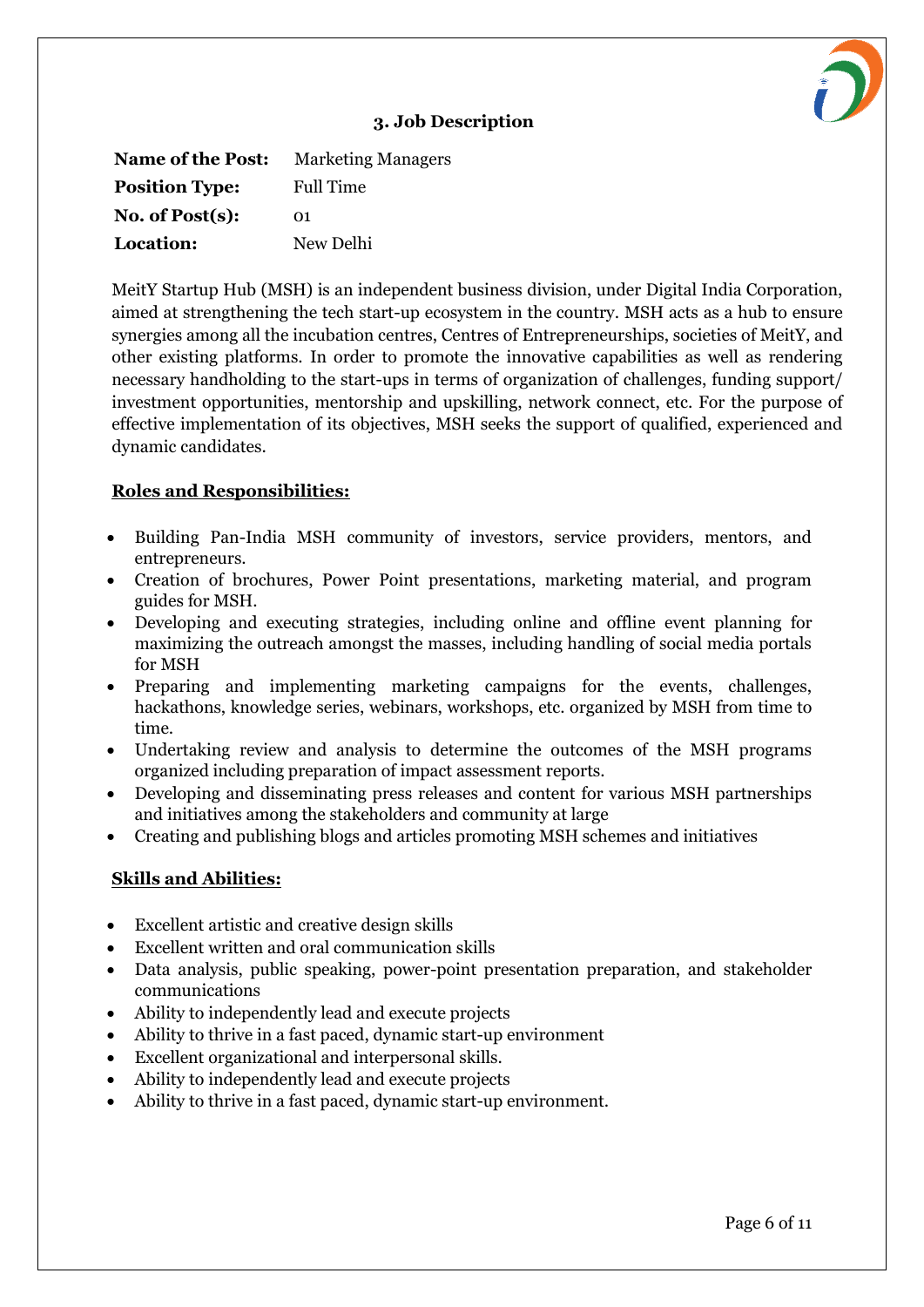

#### **Qualifications:**

- Bachelor's degree in Journalism, Mass Communication, Business Administration or other related & relevant discipline.
- 3-5 years of work experience in the relevant marketing domain.
- Experience of development of content for website, social media, PR and documentation for internal and external stakeholders.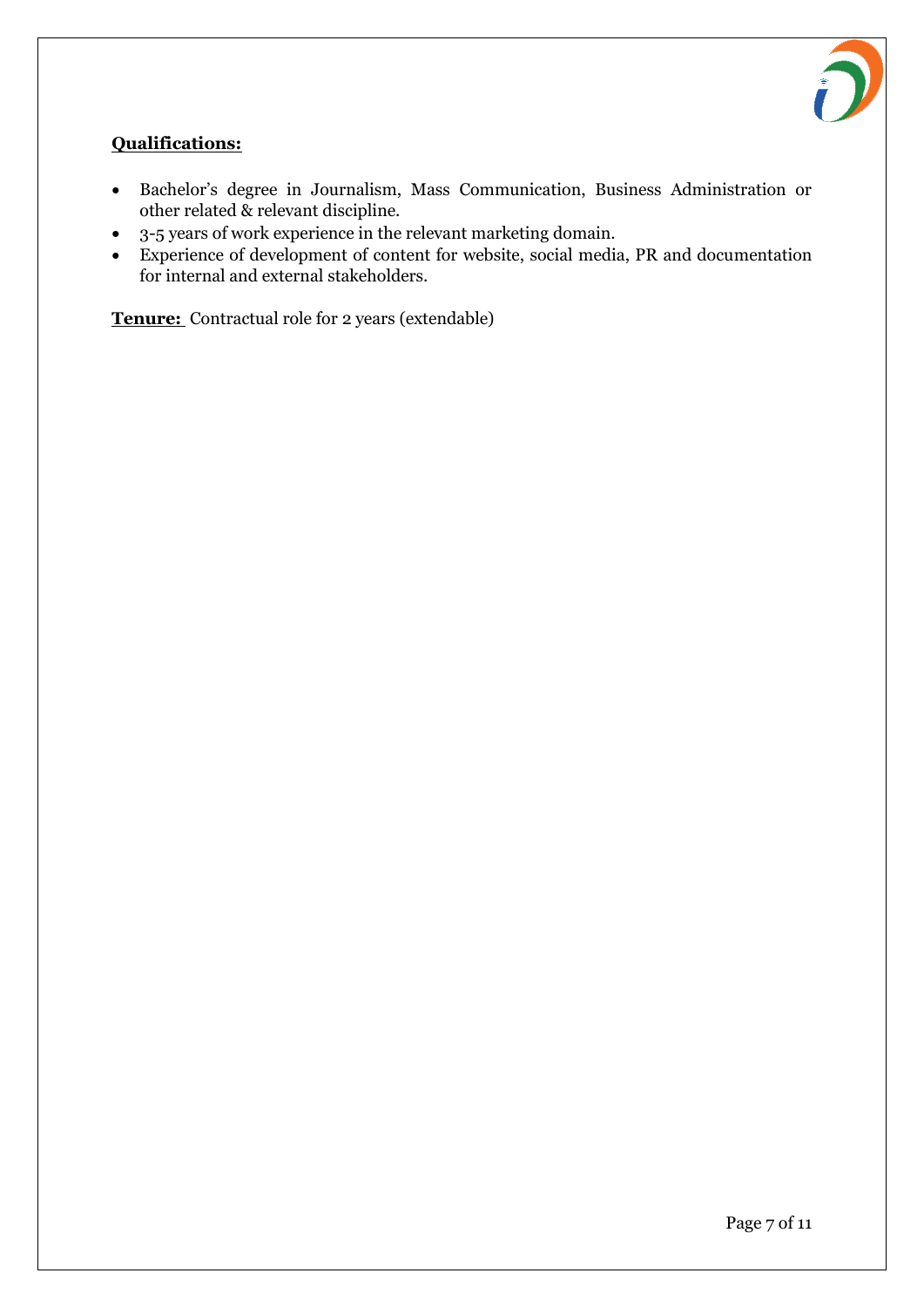**Name of the Post:** Investment Manager **Position Type:** Full Time **No. of Post(s):** 01 **Location:** New Delhi

MeitY Startup Hub (MSH) is an independent business division, under Digital India Corporation, aimed at strengthening the tech start-up ecosystem in the country. MSH acts as a hub to ensure synergies among all the incubation centres, Centres of Entrepreneurships, societies of MeitY, and other existing platforms. In order to promote the innovative capabilities as well as rendering necessary handholding to the start-ups in terms of organization of challenges, funding support/ investment opportunities, mentorship and upskilling, network connect, etc. For the purpose of effective implementation of its objectives, MSH seeks the support of qualified, experienced and dynamic candidates.

#### **Roles and Responsibilities:**

- Developing a large domestic and global investor community to support the MSH startups
- Organizing investor sessions for MSH startups pan-India on regularly recurring basis
- Working with TIDE centres and COEs to support their investor engagement initiatives
- Implementing programs to engage private sector funding partners
- Assisting in the preparation of pitch material of MSH startups for investors engagement
- Assist with the evaluation and diligence of MSH startups and preparing them for investor road shows
- Assist with financial analysis, cash flow modeling, valuation, and investment diligence documents for MSH startups
- Preparation of documentation including Investment Memos, Presentations etc.

## **Skills and Abilities:**

- Discounted cash flow based intrinsic valuation and market-multiples based startup valuation techniques
- Understanding of financial statements, financial ratio analysis, accounting standards, financial concepts etc.
- Advanced Excel skills (Vlookups, pivot tables, and basic formulas), Word and PowerPoint skills.
- Strong analytical skills, including operational and financial analysis, benchmarking, and trend analysis.
- Strong verbal and written communication skills with ability to articulate results and issues to team;
- Proven ability to work creatively and analytically in a problem-solving environment
- Excellent organizational and interpersonal skills.
- Efficient at multitasking, goal-oriented, hard-working, positive disposition, and "can-do" attitude

#### **Qualifications:**

- Bachelor's degree in engineering discipline
- Master of Business Administration (MBA) in Finance will be preferred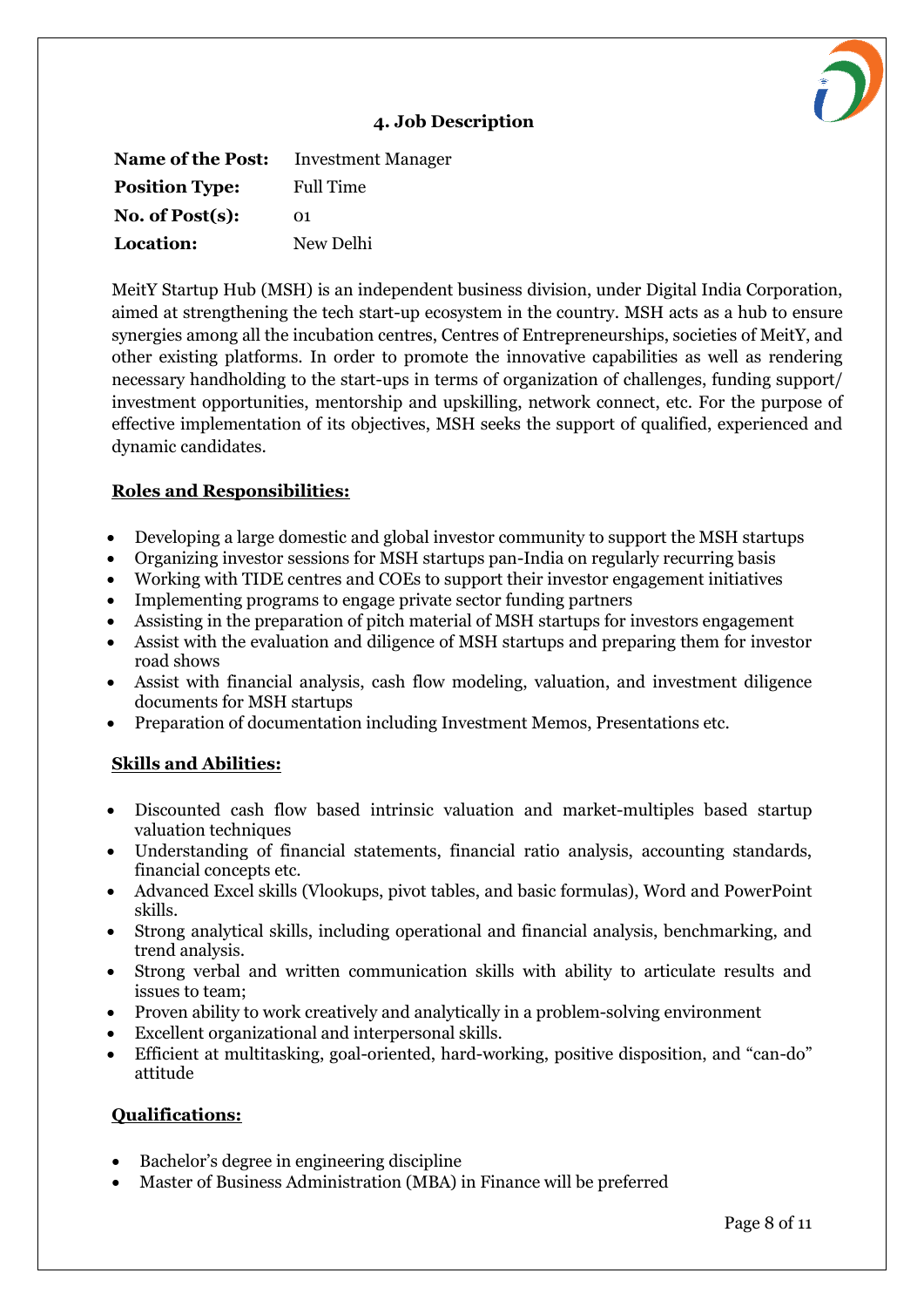

- Prior experience at an angel investor network, VC fund, investment bank, or financial consultancy firm
- 3-5 Years of experience in start-ups and finance sectors.
- High degree of business & financial modelling and valuation skills and ability to prepare high-quality investment memorandums and presentations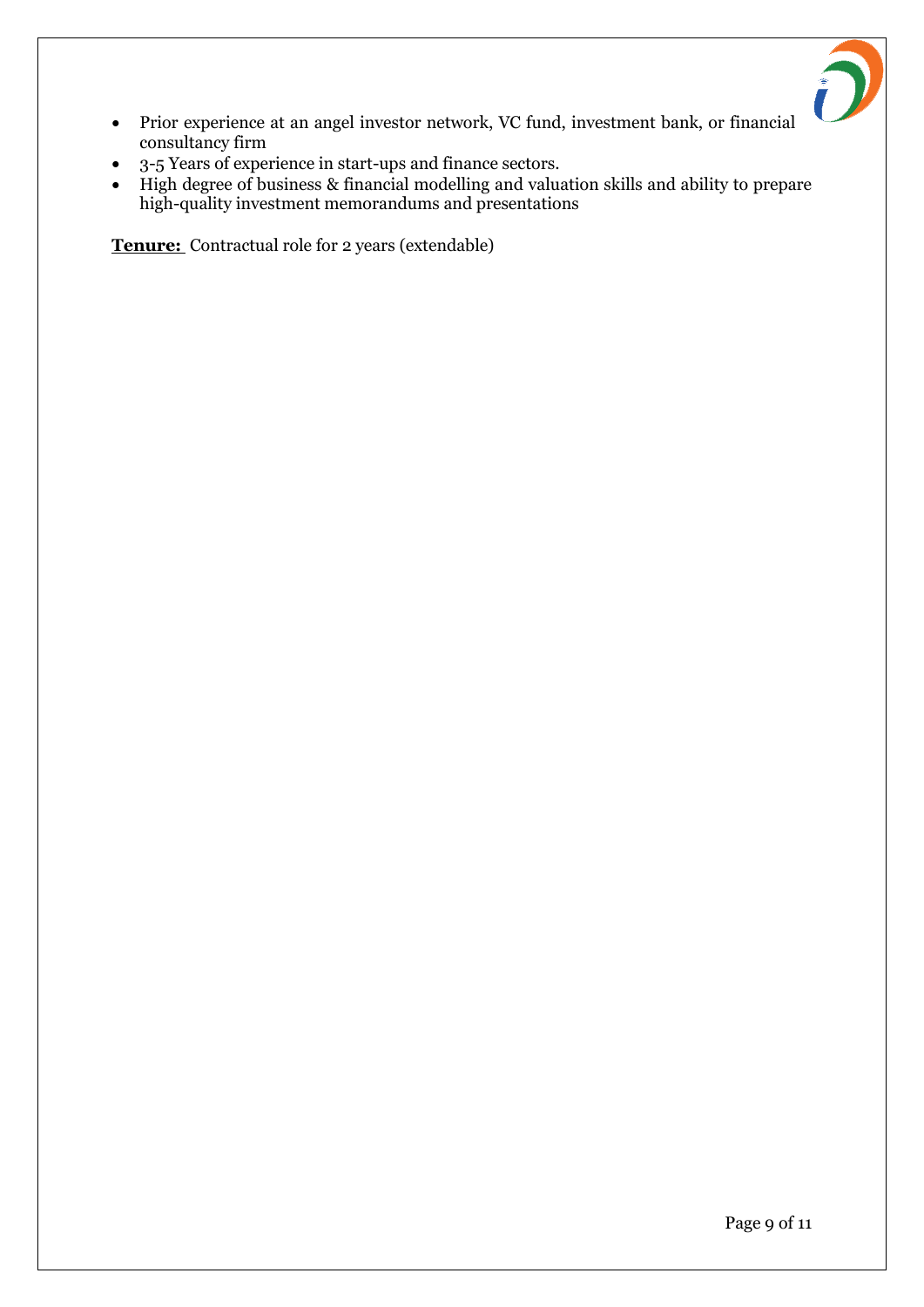**Name of the Post:** Admin Staff **Position Type:** Full Time **No. of Post(s):** 01 **Location:** New Delhi

MeitY Startup Hub (MSH) is an independent business division, under Digital India Corporation, aimed at strengthening the tech start-up ecosystem in the country. MSH acts as a hub to ensure synergies among all the incubation centres, Centres of Entrepreneurships, societies of MeitY, and other existing platforms. In order to promote the innovative capabilities as well as rendering necessary handholding to the start-ups in terms of organization of challenges, funding support/ investment opportunities, mentorship and upskilling, network connect, etc. For the purpose of effective implementation of its objectives, MSH seeks the support of qualified, experienced and dynamic candidates.

#### **Roles and Responsibilities:**

- Maintaining administrative workflow by studying methods; implementing cost reductions; developing reporting procedures.
- Manages office calendar to ensure effective and efficient staff time utilization
- Coordinating for routine operations of MSH including handling of correspondences, scheduling meetings, making travel arrangements, supporting visitors.
- Providing calendar support to the CEO to ensure all the meetings are properly documented and recorded
- Ensuring workability of equipment, assisting with periodic maintenance needs, calling for repairs and evaluating new requirements.
- Maintaining supplies inventory by checking stock to determine inventory level, anticipating needed supplies, placing, and expediting orders for supplies.

#### **Skills and Abilities:**

- Excellent organizational and interpersonal skills.
- Ability to grow in a fast-paced, ambiguous environment.
- Efficient at multitasking, goal-oriented, hard-working, positive disposition
- Proven ability to work creatively and analytically in a problem-solving environment.
- Excellent written and oral communication skills
- Ability to thrive in a fast-paced, dynamic start-up environment.

## **Minimum Qualifications:**

- Graduate/Diploma holder from a recognized institute or equivalent education required in relevant discipline.
- Minimum 2 years of experience in office management activities is desirable.